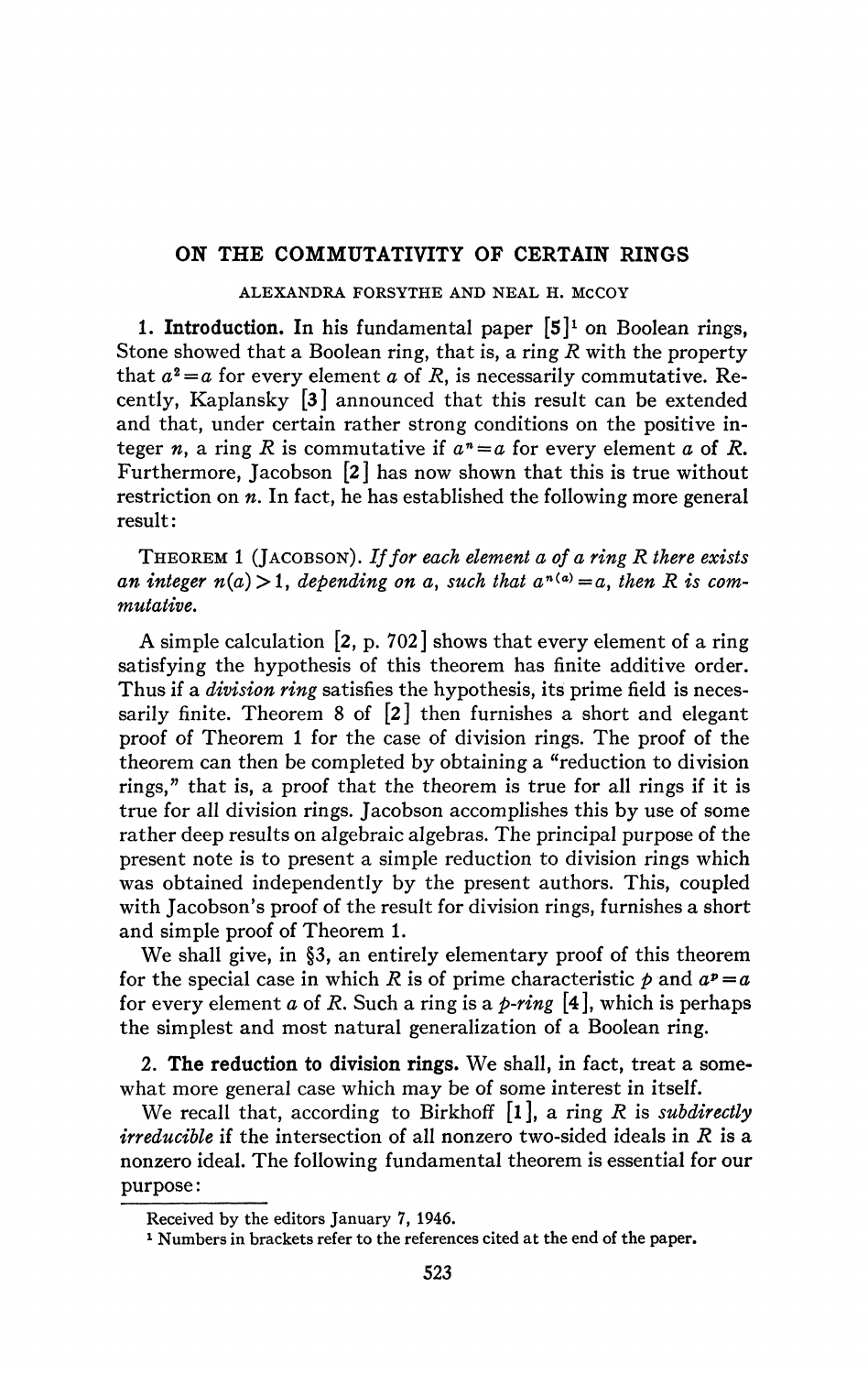THEOREM 2 (BIRKHOFF). *Any ring is isomorphic to a subdirect sum of subdirectly irreducible rings.* 

We shall begin by proving the following lemma:

LEMMA 1. *In a ring S without nonzero nilpotent elements*, *every idempotent is in the center.* 

Let *e* be an idempotent in the ring *S,* and *x* an arbitrary element of 5. Then

$$
(exe - ex)2 = exexe - exex - exexe + exex = 0.
$$

Thus  $exe = ex$ , and a similar calculation shows that also  $exe = xe$ . Hence *ex=xe,* and *e* is in the center.

LEMMA *2. If S is a subdirectly irreducible ring without nonzero nilpotent elements, then the only idempotents in S are the zero and the unit element in case S has a unit element.* 

To prove this, let us assume that *e* is an idempotent in *S,* neither 0 nor 1, and show that *S* is not subdirectly irreducible. By Lemma 1, *e* is in the center of *S* and thus the set of all elements of the form  $x-ex, x \in S$ , is a two-sided ideal  $\alpha$  in *S*. Furthermore,  $\alpha$  is not (0) since otherwise *e* would be the unit element, contrary to hypothesis. Let b be the two-sided ideal in S consisting of those elements of the form  $ex, x \in S$ . Then  $\mathfrak{b} \neq (0)$  since it contains  $e^{\mathfrak{a}} = e \neq 0$ . Now  $\mathfrak{a} \cap \mathfrak{b} = (0)$ , for if  $x-ex=ey$ , multiplication by *e* shows that  $ey=0$ . Hence *S* can not be subdirectly irreducible.

A ring *R* is a *regular ring [ô]* if for each element *a* of *R* there exists an element *x* such that

(1)  $axa = a$ .

We do not assume the existence of a unit element. From (1), it follows that *ax* is idempotent. If *R* has no nonzero nilpotent elements, Lemma 1 shows that *ax* is in the center of *R,* and hence (1) may be written in the form  $a^2x = a$ . Conversely, if  $a \neq 0$ , the existence of an x such that  $a^2x = a$  certainly implies that  $a$  is not nilpotent. We have thus established the following lemma:

LEMMA 3. *A regular ring R has no nonzero nilpotent elements if and only if for each element a of R there is an element x such that*  $a^2x = a$ *.* 

We may now easily complete the proof of the following theorem which is the principal result of this note :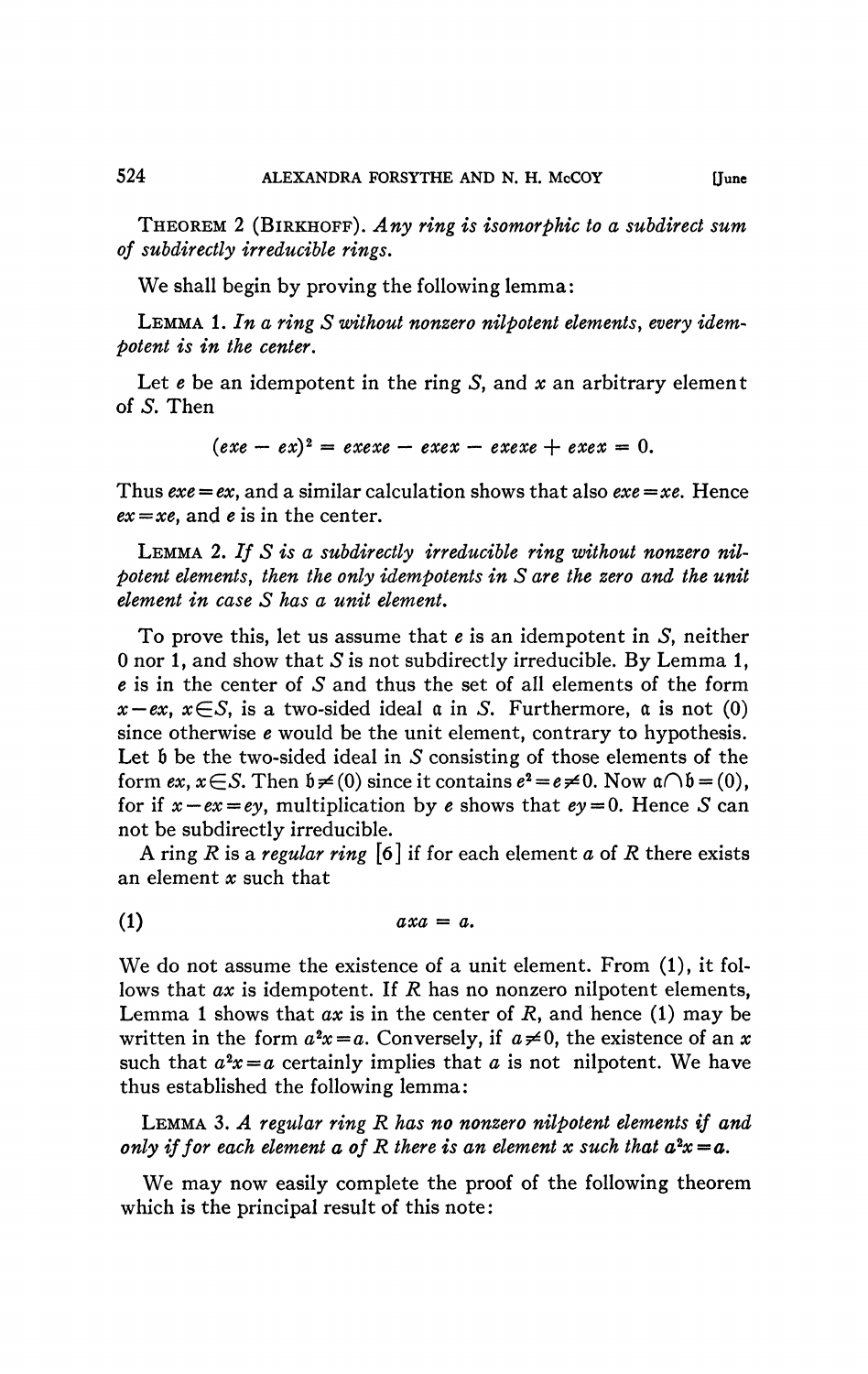## THEOREM 3. *A regular ring R is isomorphic to a subdirect sum of division rings if and only if R has no nonzero nilpotent elements.*

The necessity of the condition is obvious. To prove the sufficiency, we consider a regular ring *R* without nonzero nilpotents which, by Theorem 2, is isomorphic to a subdirect sum of subdirectly irreducible rings *Ri.* Now each *Ri* is a homomorphic image of *R* and therefore a regular ring and, by use of Lemma 3, we see that no *Ri* has nonzero nilpotent elements. Thus, by Lemma 2,  $R_i$  can have no idempotents other than the zero and the unit element. Now if  $a_i$  is any nonzero element of  $R_i$  there is an  $x_i$  such that  $a_i x_i a_i = a_i$ . Thus  $a_i x_i \neq 0$  and is idempotent. It follows that  $a_i x_i$  is the unit element of  $R_i$  and, by a similar argument,  $x_i a_i$  is also seen to be the unit element. Since every nonzero element of *Ri* has an inverse, *Ri* is a division ring.

Theorem 3 clearly contains, as a special case, the desired reduction of Theorem 1. For a ring *R* satisfying the condition of Theorem 1 is obviously regular and has no nonzero nilpotents. Hence such a ring is isomorphic to a subdirect sum of division rings each of which satisfies the condition of the theorem.

We are indebted to the referee for the following remark. If *a* is any nonzero element of an algebraic algebra without nonzero nilpotent elements, the subalgebra generated by *a* is of finite order and semi-simple. It is therefore a full direct sum of a finite number of fields and thus the equation  $axa = a$  has a solution. Such an algebra is therefore regular and we have another proof of the following result due to Jacobson [2, Corollary to Theorem 6]:

COROLLARY. *An algebraic algebra without nonzero nilpotent elements is isomorphic to a subdirect sum of division algebras.* 

3. **A special case.** We now let *R* be a ring of prime characteristic *p*  with the further property that  $a^p = a$  for every element *a* of *R*, and shall give an elementary proof that  $R$  is commutative.<sup>2</sup>

If *a* and *b* are any two elements of *R,* we must have

(2) 
$$
(a+b)^p = a+b = a^p + [a^{p-1}b] + [a^{p-2}b^2] + \cdots + [ab^{p-1}] + b^p,
$$

where

(3) 
$$
[a^{p-1}b] = a^{p-1}b + a^{p-2}ba + \cdots + aba^{p-2} + ba^{p-1},
$$

and, in general,  $[a<sup>i</sup>b<sup>j</sup>]$  is a sum of products of elements a and b, in

**<sup>2</sup> Professor Jacobson has informed us that hè has also obtained a simple proof in this case.**